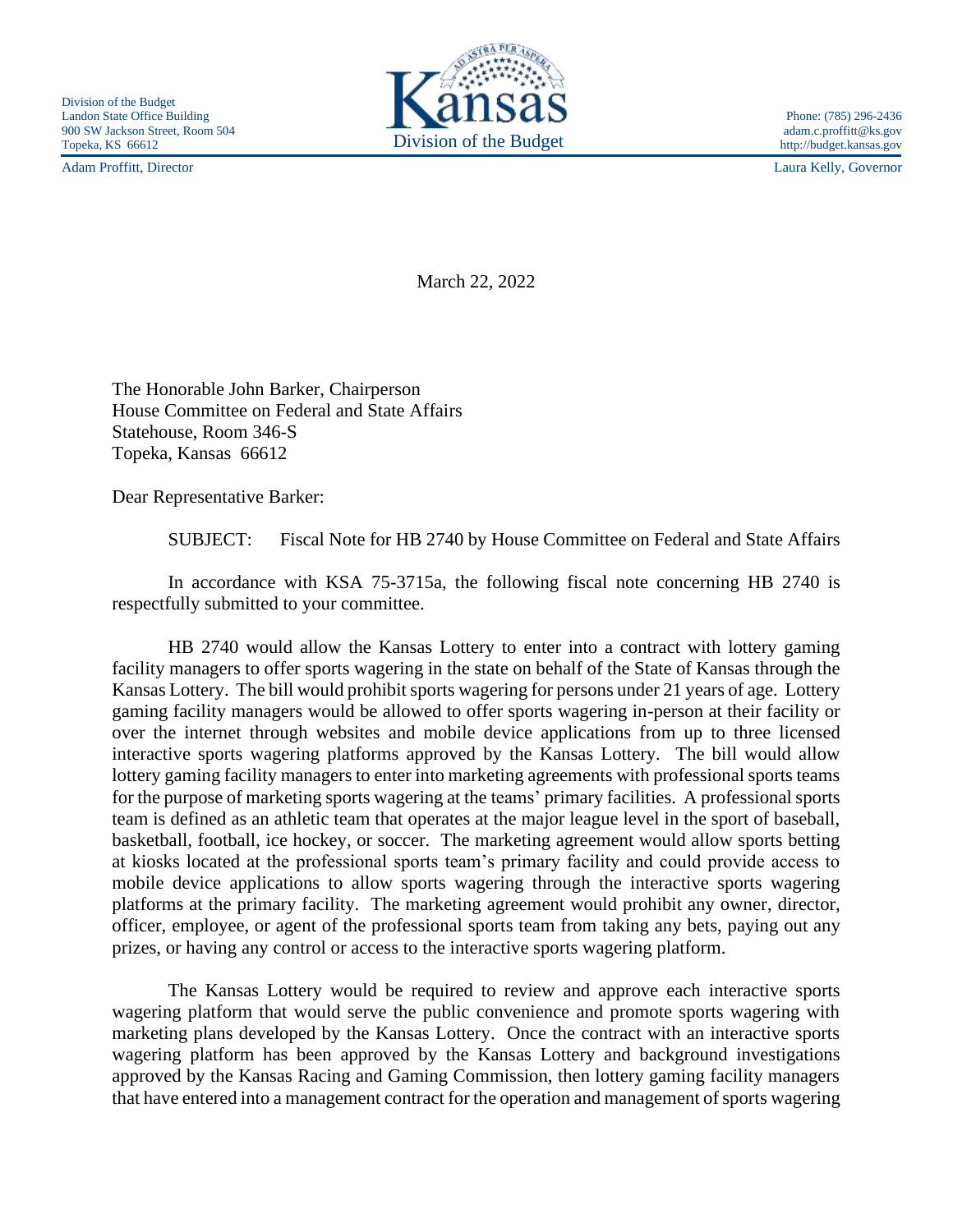could use the interactive sports wagering platform. A lottery gaming facility manager would be able to apply to the Kansas Lottery to provide one additional graphical user interface specific to a professional sports team that they have a marketing agreement to provide sports wagering at the team's primary facility. All sports wagers, including wagers accepted on the interactive sports wagering platform, would only be accepted from individuals that are physically located in the State of Kansas. Interactive sports wagering platforms would be allowed to offer all types of sports wagering, including in-game betting.

The bill would require that any person that provide goods, services, software, or any other components necessary for the determination of the odds or the outcomes of any wager on a sporting event, directly or indirectly, to a lottery gaming facility manager apply to the Kansas Racing and Gaming Commission for a sports wagering supplier license. The Commission would establish the fee for the issuance and renewal of a sports wagering supplier license and provisional sports wagering supplier license. The provisional sports wagering supplier license would be valid for a term set by the Commission that cannot exceed one year. The sports wagering supplier license would be valid for two years from the date issued.

The bill would allow each lottery gaming facility manager to enter into marketing agreements with not more than 50 marketing entities with at least 10 agreements with nonprofit fraternal or veterans' organizations. The marketing agreement would be required to be approved by the Kansas Lottery.

The Kansas Lottery and Kansas Racing and Gaming Commission would have the authority to write rules and regulations to implement the bill. Specifically, the Kansas Lottery would be required to adopt rules and regulations regarding sports wagering advertising by January 1, 2023. The Kansas Lottery would be allowed to restrict, limit, or exclude wagering on one or more sporting event by a notice to each lottery gaming facility manager. Offering or taking wagers that are contrary to any notice or any rules and regulations would be a violation of the Kansas Expanded Lottery Act.

The lottery gaming facility manager would be required to use reasonable methods to prohibit the manager, directors, officers, owners, employees, or relatives of those individuals living in the same household from placing wagers with the manager or the interactive sports wagering platform. The bill would prohibit athletes, coaches, referees, team owners, employees of a sports governing body or its member teams, and player and referee union personnel from placing wagers on any sporting event overseen by that governing body. The bill would prohibit any person with access to nonpublic confidential information held by the manager from placing any wagers with the manager. No person would be allowed to place a wager as an agent or proxy of another person. The manager would not be allowed to accept a wager from a person convicted of any felony or misdemeanor offense involving sports wagering.

Lottery gaming facility managers would be required to cooperate with investigations by the Kansas Lottery, Kansas Racing and Gaming Commission, or law enforcement agencies by providing account-level betting information and audio or video files relating to persons placing wagers. Managers would be required to immediately report to the Kansas Lottery and the Kansas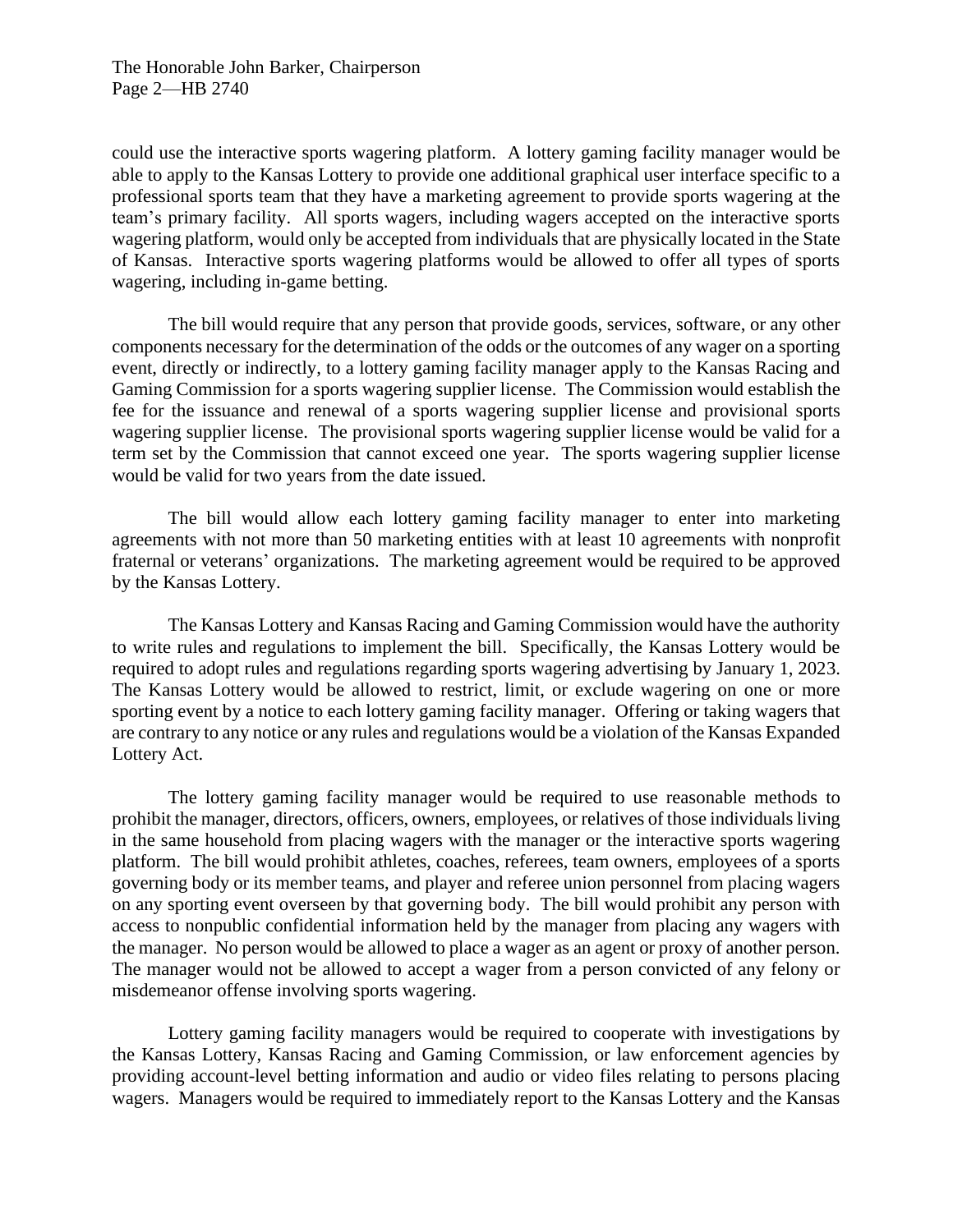Racing and Gaming Commission any criminal or disciplinary proceedings; abnormal wagering activity or patterns that may indicate a concern with the integrity of a sporting event or events; any potential breach of the relevant sports governing body's internal rules and codes of conduct pertaining to sports wagering; any conduct that corrupts a betting outcome of a sporting event for purposes of financial gain, including match fixing; and any suspicious or illegal wagering activity including the use of funds derived from illegal activity, using other individuals to place wagers, or the use of a false identification when placing a wager. The manager would be required to maintain the security of wagering data, customer data, and other confidential information from unauthorized access and distribution. The Legislature would be required to review the confidential information provision before it expires on July 1, 2027.

The lottery gaming facility manager could use any data source to determine the result of a sports wager as long as the source provides certified league data approved by the Executive Director of the Kanas Lottery. The manager would be required to maintain records on all sports wagering activity for at least three years after the conclusion of the sporting event. The sports wagering manager would be required to allow the inspection of sports wagering records upon request of the Kansas Lottery, the Kansas Racing and Gaming Commission, or by a court order. The bill would allow the state to have a civil case to recover damages or other equitable relief against any person who knowingly engages in, facilitates, or conceals conduct that intends to improperly influence a betting outcome of a sporting event for purposes of financial gain. The sports wagering manager would be required to prohibit an individual from placing a wager if the individual enrolls in the voluntary exclusion program.

The bill would create a class A nonperson misdemeanor if any of the following individuals place a sports wager with a lottery gaming facility manager:

- 1. Executive Director of the Kansas Lottery, a member of the Kansas Lottery Commission or any employee or agent of the Kansas Lottery;
- 2. Executive Director, a member, or any employee or agent of the Kansas Racing and Gaming Commission;
- 3. Lottery gaming facility manager, or any director, officer, owner or employee of such sports wagering manager, or any relative living in the same household with those persons;
- 4. An interactive sports wagering platform, or any director, officer, owner or employee of such platform, or any relative living in the same household with those persons;
- 5. Any director, officer, or employee of a sports governing body;
- 6. Any owner, officer, athlete, coach, or other employee of a team; or
- 7. Any director, officer, or employee of a player union or referee union.

The bill would create a new crime of misuse of nonpublic sports information that is punishable as severity level 5 nonperson felony. Misuse of nonpublic sports information is defined as placing, or causing to be placed, a bet or wager on a sports contest on the basis of material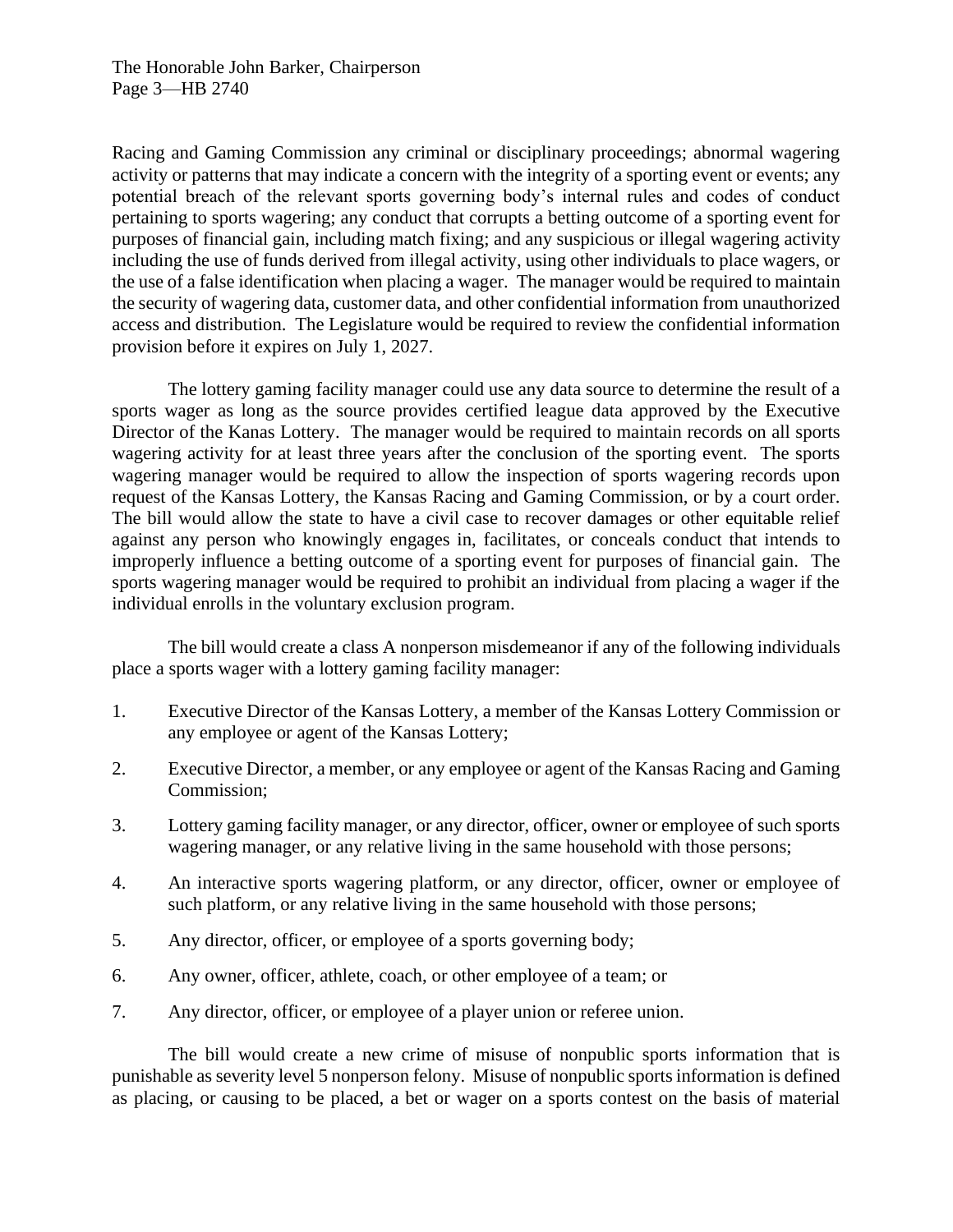nonpublic information. The bill would set the penalty for sports bribery offenses with the intent to influence a betting outcome of a sports contest in order to obtain financial gain as a severity level 5 nonperson felony. It would be a severity level 8 nonperson felony for any person knowingly to place a sports wager with access to nonpublic confidential information held by the manager; as an agent or proxy for other persons; using funds derived from illegal activity; to conceal money derived from illegal activity; through the use of other individuals to place wagers as part of any wagering scheme to circumvent any provision of federal or state law; or using false identification to facilitate the placement of the wager or the collection of any prize in violation of federal or state law. Under current law, it is a severity level 9 nonperson felony to operate an illegal gaming device not authorized by the Kansas Lottery. The bill would authorize the Attorney General and Kansas Racing and Gaming Commission to investigate and prosecute violations of this provision.

The bill would prohibit any person from serving as the Executive Director, a member of the Kansas Lottery Commission, or an employee of the Kansas Lottery while or within five years after holding a financial interest, being employed by, or acting as a consultant to any interactive sports wagering platform. It would also be illegal for these individuals to accept any compensation, gift, loan, entertainment, favor, or service from any interactive sports wagering platform, and any violation of this provision could be punishable as a class A misdemeanor.

The bill would create the Sports Wagering Receipts Fund in the State Treasury and separate accounts would be maintained for the receipt of moneys from sports wagering conducted by each lottery gaming facility manager. If a lottery gaming facility manager offers sports wagering, then the management contract would include a provision that 14.0 percent of the sports wagering revenues received from wagers placed in person at each lottery gaming facility and 20.0 percent of the sports wagering revenues received from wagers placed with the interactive sports wagering platform contracted with the lottery gaming facility manager would be distributed to the Lottery Operating Fund. Sports wagering revenues are defined as total revenues from sports wagering excluding voiding tickets and after all prize related payments are made. If a lottery gaming facility manager agrees to offer sports wagering, the Kansas Lottery would be the licensee and owner of all software programs used in offering sports wagering. All sports wagering would be under the control of the Kansas Lottery in accordance with the Kansas Expanded Lottery Act.

The bill would create the White Collar Crime Fund in the State Treasury that would be administered by the Governor. The White Collar Crime Fund would be used to investigate and prosecute criminal offenses involving the use of funds derived from illegal activity to make wagers; placing wagers to conceal money derived from illegal activity; the use of other individuals to place wagers as part of any wagering scheme to circumvent any provision of federal or state law; the use of false identification to facilitate the placement of any wager or the collection of any prize in violation of federal or state law; any other unlawful activity involving or facilitated by the placing of wagers; or any other violation of the Kansas Expanded Lottery Act. The fund could also be used to investigate and prosecute criminal offenses involving any financial or economic crime. Beginning on July 1, 2023, and each July 1st thereafter, the first \$750,000 credited to the Lottery Operating Fund from sports wagering revenue would be transferred to the White Collar Crime Fund. The Attorney General and the Kansas Racing and Gaming Commission would be required to make a request to the Governor before August 1st of each year for available funding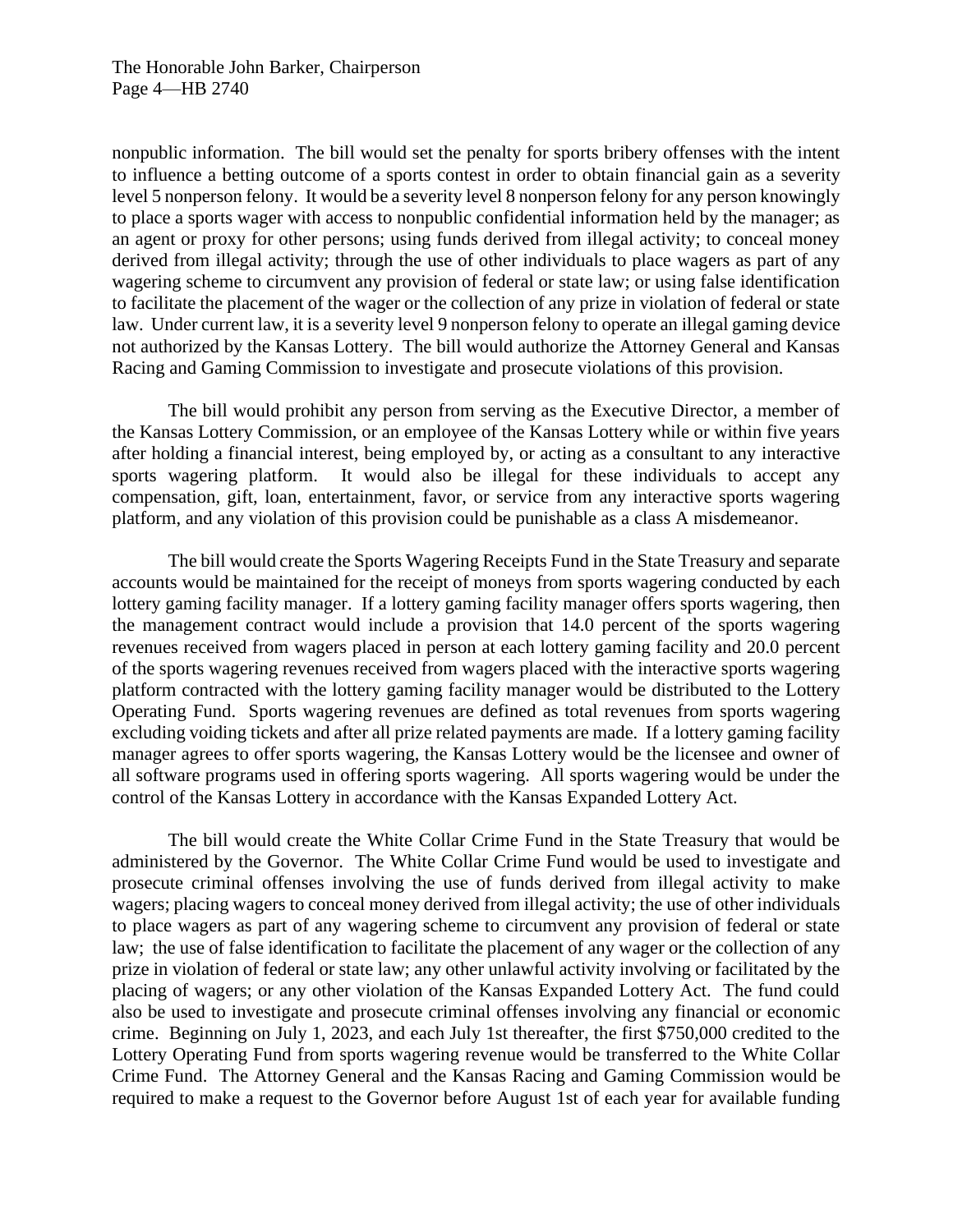from the White Collar Crime Fund. The Governor would be authorized to transfer monies from White Collar Crime Fund to any special revenue fund of the Attorney General and the Kansas Racing and Gaming Commission to carry out the purposes of this fund.

The bill would require that if a federally recognized Indian tribe submits a request to negotiate a gaming compact regarding sports wagering, then the Governor would be required to negotiate in good faith to enter into a gaming compact that would allow sports wagering at tribal gaming facilities operated by the Iowa Tribe of Kansas and Nebraska, the Kickapoo Tribe of Indians of the Kickapoo Reservation in Kansas, the Prairie Band Potawatomi Nation in Kansas, or the Sac and Fox Nation of Missouri in Kansas and Nebraska.

The bill would require the Kansas Racing and Gaming Commission to establish certification requirements and enforcement procedures for employees of a lottery gaming facility manager who are directly involved in the operation or management of sports wagering. The certification requirements and enforcement procedures would also apply to persons that have a contract with a lottery gaming facility manager for providing goods or services related to sports wagering. The certification requirements would include compliance with security, fitness, and background investigations. The Kansas Racing and Gaming Commission would be required to adopt rules and regulations providing for the suspension, revocation, or nonrenewal of a certification for certain violations.

The bill would authorize the operation of up to 1,000 historical horse race machines at a parimutuel horse racetrack located in Sedgwick County with machines approved by the Kansas Racing and Gaming Commission. The parimutuel wagers placed on historical horse race machines would not be dependent upon the type of breed that primarily races in live meets conducted or simulcast races displayed at the racetrack. Historical horse race machines could be offered during any times approved by the Commission and would not be limited to times when live or simulcast races are being conducted. Historical horse race machines would randomly select one or more races when the patron deposits a wager. The machine would not display any information that would allow the patron to identify the historical horse race on which the patron is wagering before the wager is made. The machine would display statistical racing information that would have been available on the date the horse race actually occurred. The identity of the race would only be revealed after the wager has been placed and played. Historical horse race machines would be excluded from the definition of electronic gaming machines. No historical horse race machines would be operated at any facility that conducts live greyhound races or displays simulcast greyhound races. The total amount wagered on historical horse race machines would be subject to the parimutuel tax at a rate of 3.0 percent.

Prior to the operation of any historical horse race machines, the Executive Director of the Kansas Lottery would be required to provide a written notice to the lottery gaming facility manager that has a facility located in the same gaming zone of the facility where the operation of any historical horse race machines would occur. The bill would only allow the lottery gaming facility manager in the same gaming zone to make a claim that the contract authorizing historical horse race machines violates the law. The lottery gaming facility manager would have 60 days after the notice to file a legal action at the Kansas Supreme Court to determine if the proposed contract with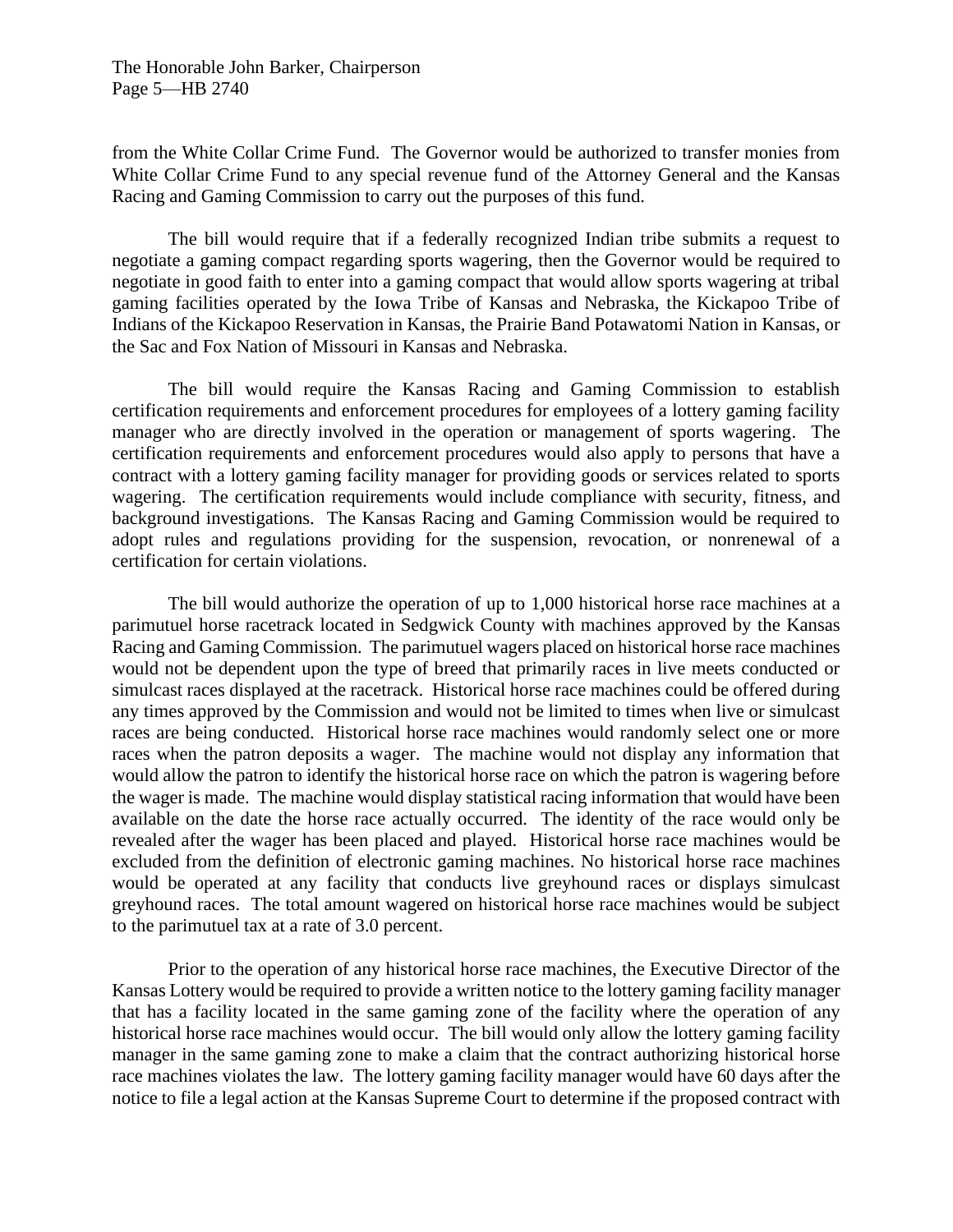The Honorable John Barker, Chairperson Page 6—HB 2740

the parimutuel racetrack is in violation of the Kansas Expanded Lottery Act or creates a material breach of the lottery gaming facility manager's contract with the Kansas Lottery. Monetary damages awarded could not exceed an amount equal to the privilege fee paid by the facility manager plus accrued interest.

If the final judgment of the court orders the repayment of the privilege fees and interest to a lottery gaming facility manager then the Kansas Racing and Gaming Commission would not authorize the operation of historical horse race machines unless the Kansas Lottery received the full judgment amount from the facility manager licensee for the racetrack facility. Repayment of privilege fees would be deposited into the Privilege Fee Repayment Fund and expenditures from the fund would be for repayment of the privilege fees, including accrued interest. The bill would require the Kansas Racing and Gaming Commission to reimburse the facility manager licensee for the racetrack facility no less than 50.0 percent of the amount of State Racing Fund revenue generated from the operation of historical horse race machines on monthly basis. The bill would create the Facility Manager Licensee Repayment Fund to be administered by the Kansas Racing and Gaming Commission. Expenditures from the fund would be for reimbursement to the facility manager licensee for the racetrack facility for a judgment to reimburse previously paid privilege fees plus interest to a lottery gaming facility manager. The bill includes a severability clause that if provisions allowing historical horse race machines are declared to be void, invalid, or unconstitutional, then other provisions of the bill would remain in effect.

Each horse racetrack would be required to conduct live or simulcast horse racing programs for at least 60 days each year in order to operate historical horse race machines. The bill would reduce the application fee from \$500 to \$50 for any fair association or horseman's nonprofit organization. The organization licensing fee would be reduced from \$100 to \$25 for each day of racing. The bill would eliminate some of the restrictions on simulcasting and would allow county fair associations to operate simulcasting for additional days. The bill would make other technical corrections to the Kansas Expanded Lottery Act and the Kansas Parimutuel Racing Act.

Under current law, the Kansas Lottery is prohibited from selling lottery tickets by electronic mail, the internet, or telephone. The bill would remove this restriction as long as the lottery ticket or any related online game does not allow a player to choose the denomination of a ticket during game play; offer a ticket or game at a price less than any traditional lottery ticket offered at retail; simulate the play of an electronic gaming machine; extend or arrange credit for the purchase of a ticket; allow for the redemption for payment of a lottery ticket other than at a lottery retail location or with the Kansas Lottery; allow a player to use an automatic play feature for consecutive instant games; or allow a player to use a reveal all feature that functions over a period of less than three seconds.

Under current law, the State Gaming Revenues Fund receives the first \$50.0 million of receipts from regular lottery ticket proceeds and is divided by a formula that first transfers \$80,000 to the Problem Gambling and Addictions Grant Fund at the Kansas Department for Aging and Disability Services. Then 85.0 percent of the rest is transferred to the Economic Development Initiatives Fund, 10.0 percent to the Correctional Institutions Building Fund, and 5.0 percent to the Juvenile Detention Facilities Fund. The bill would increase the Problem Gambling and Addictions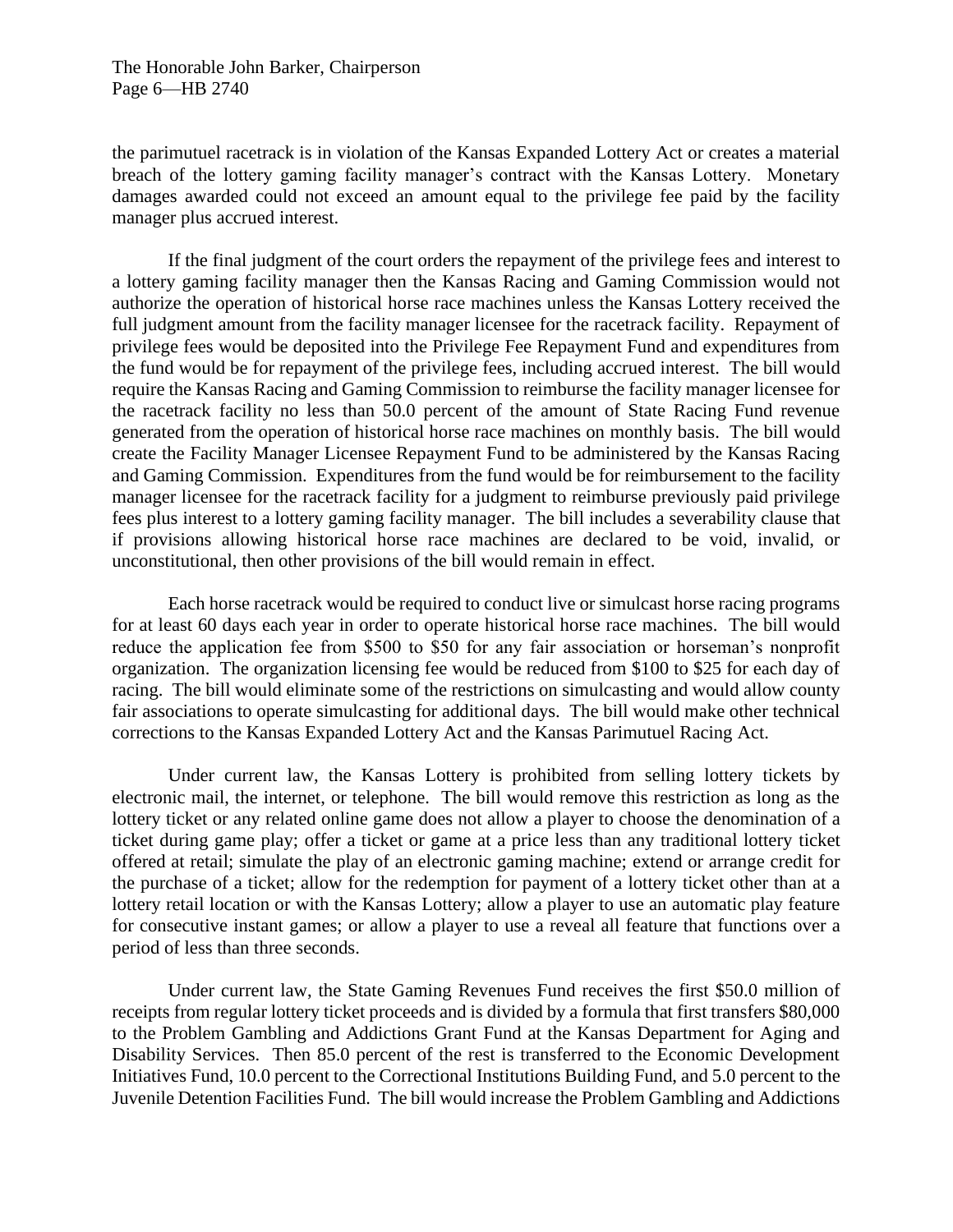Grant Fund transfer by \$20,000, from \$80,000 to \$100,000, and there would also be corresponding reductions in revenue distributed to the Economic Development Initiatives Fund (\$17,000), Correctional Institutions Building Fund (\$2,000), and Juvenile Detention Facilities Fund (\$1,000).

The Kansas Racing and Gaming Commission indicates that HB 2740 would require at least 6.00 additional FTE positions and \$456,000 annually for ongoing costs to regulate sports wagering. Actual costs would vary as the Commission would determine the industry specific tools necessary to regulate this industry. The facility would first be required to obtain a parimutuel license and approved background investigation from the Kansas Racing and Gaming Commission before they could offer historical horse race machines. The Commission indicates that it would need approximately \$1.8 million and 21.00 FTE positions if a parimutuel racetrack reopens for the annual costs to regulate both the racing and historical horse race machine activities. Start-up costs of approximately \$450,000 per facility would also be needed for expenses, such as background investigations, licensing equipment, software licenses, computer equipment, furniture and supplies, and other expenses that would be associated with reopening each facility. If a facility is opened that only offers historical horse race machines, but no other parimutuel activity, then the annual expenses would be approximately \$1,330,000 and 13.00 FTE positions would be needed for regulatory purposes to regulate only historical horse race machines activity. Funding for regulating racing activities has primarily come from the transfer of parimutuel tax receipts to the State Racing Fund. The appropriations bill each year provides the authority for the Kansas Racing and Gaming Commission to bill each facility for all costs related to regulating racing activity. A reliable estimate of the parimutuel revenue that might be generated from historical horse race machines as a result of the bill cannot be made without a detailed market study, which would include an estimate as to when the facility would be operational, the location of the facility, the size of the facility, and if the new facility would impact revenues from existing gaming facilities.

The Kansas Lottery indicates that the state is prohibited from designating additional areas of the state where gaming facilities are authorized until July 1, 2032. The Kansas Lottery indicates that the other lottery gaming facility managers have signed contracts with the Kansas Lottery that expressly prohibit the state from designating additional areas of the state where operation of lottery gaming facilities or similar gaming facilities would be authorized. Authorizing historical horse race machines at parimutuel facilities may be interpreted as an expansion of gaming. Lottery gaming facility managers entered into a contract with the state to manage lottery gaming facilities under a certain set of statutory and contractual terms. To have those terms changed mid-contract may result in litigation from lottery gaming facility managers to possibly recover damages or other losses from the state. Litigation would likely be decided by the courts. The amount of monetary damages that could be awarded by the courts is unknown. It is also unknown if any possible damages would include the refunding of \$61.0 million in privilege fees that have already been collected from the four selected lottery gaming facility managers or if the damages would include any interest payments.

In the event that a lottery gaming facility manager is repaid its privilege fee and accrued interest, then the parimutuel racetrack licensee for the racetrack facility in the same gaming zone would be responsible for this payment; however, the parimutuel racetrack would be reimbursed for that payment amount to the lottery gaming facility manager out of the state's share of revenue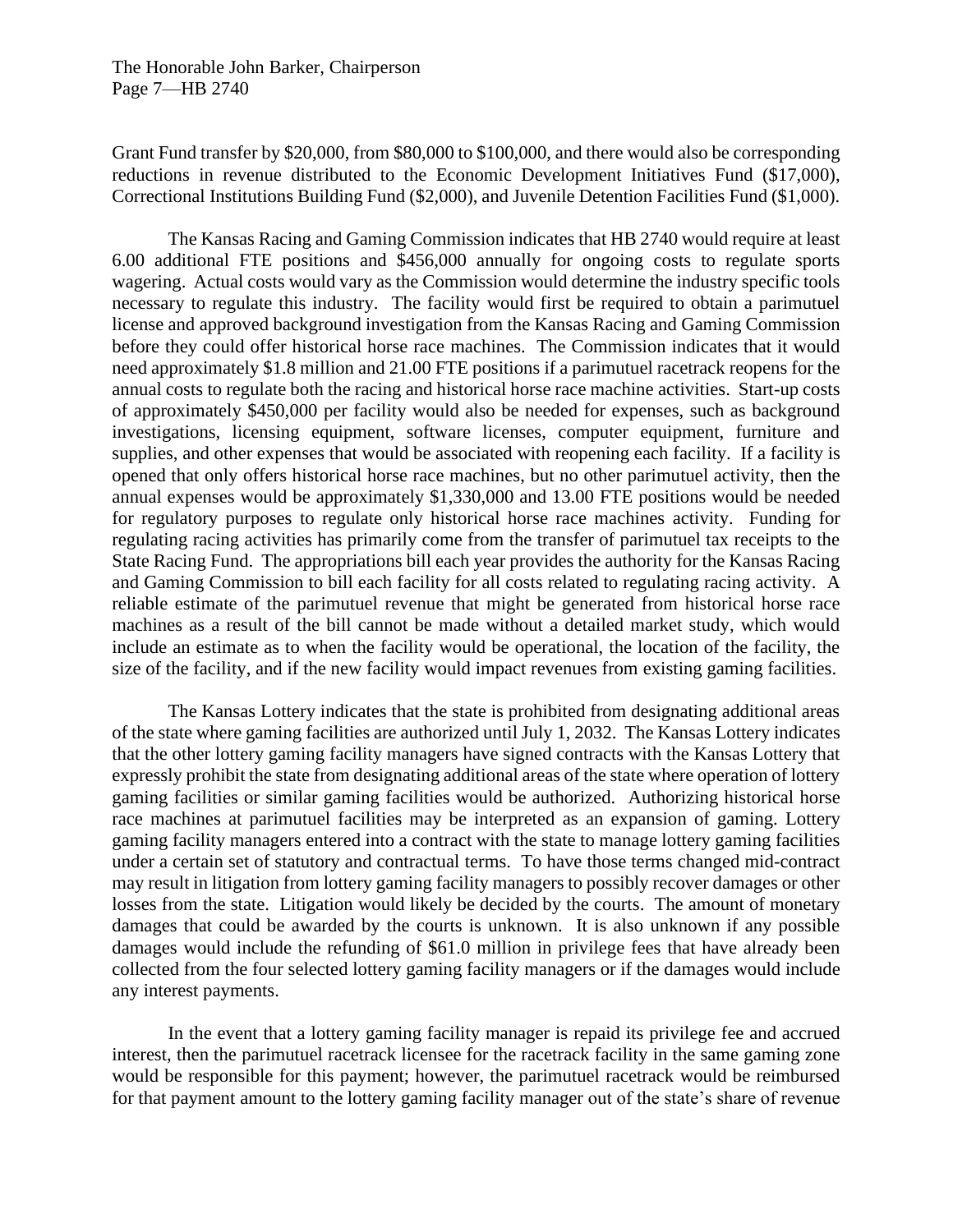The Honorable John Barker, Chairperson Page 8—HB 2740

from the racetrack gaming facility that would be distributed to the State Racing Fund. The parimutuel racetrack would only be responsible for the refund of the privilege fees and accrued interest from the lottery gaming facility manager in the same gaming zone; however, it is unclear who would be responsible for any additional monetary damages that could be awarded by the courts from additional lawsuits.

The bill would not require additional staffing or expenditures by the State Gaming Agency (part of the Kansas Racing and Gaming Commission that regulates tribal gaming) unless gaming compacts are agreed to by the Governor and tribal gaming commissions and approved by the Legislature that remove the prohibition of tribal gaming facilities operating sports wagering operations. The State Gaming Agency indicates that it would require 2.00 additional FTE positions and \$201,802 annually for ongoing costs if it were required to regulate sports wagering at existing tribal casinos.

The Kansas Lottery indicates the sports wagering industry operates significantly different from the existing casino gaming. To achieve the maximum desired return on all bets placed, a sports wagering manager seeks to create equal wagering on both sides of a sporting event. A lopsided distribution of the wagers creates risk for the manager and the potential to pay out significantly more than what is taken in. Approximately 95.0 percent of the gross amounts wagered on sporting events goes back to the winning wager, which leaves 5.0 percent as the hold percentage that is used for administrative fees, taxes, and profit. The hold percentage can vary substantially, but it usually averages between 5.0 percent and 7.0 percent in the long run. The Kansas Lottery estimates that sports wagering could generate additional revenues to the state of \$1.8 million in FY 2023, \$6.0 million in FY 2024, and \$10.0 million in FY 2025. The first \$750,000 generated from sports wagering would be transferred to the White Collar Crime Fund. The remaining sports wagering revenue would be transferred to the Lottery Operating Fund that would be used for sports wagering related operating expenses and any additional amount above expenses would then be transferred to the State Gaming Revenue Fund and ultimately transferred to the State General Fund at the end of the fiscal year.

To formulate these estimates, the Kanas Lottery reviewed sports wagering data from Iowa and made adjustments for changes in demographics and the effective tax rate. The Kansas Lottery indicates that industry analysts predict that the sports wagering industry will see substantial growth in future years. These estimates assume that most sports wagering would occur over the internet with an interactive sports wagering platform instead of in-person at the lottery gaming facility. It is also unknown to what extent that the tax rate would discourage currently illegal sports betting to shift to legal markets. The Kansas Lottery indicates that the bill would require it to hire up to 5.00 new FTE positions to implement a sports wagering system. There would also be significant IT and other startup costs during the sports wagering implementation phase, but it is unable to estimate specific amounts of funding necessary to implement the provisions of the bill.

The Kansas Lottery indicates that removing the prohibition of selling lottery tickets by electronic mail, the internet, or telephone (also known as iLottery) and placing procedures on its implementation have the potential to increase the overall ticket sales by \$75.0 million and increase the transfer to the state by an additional \$10.9 million in the first full year after implementation.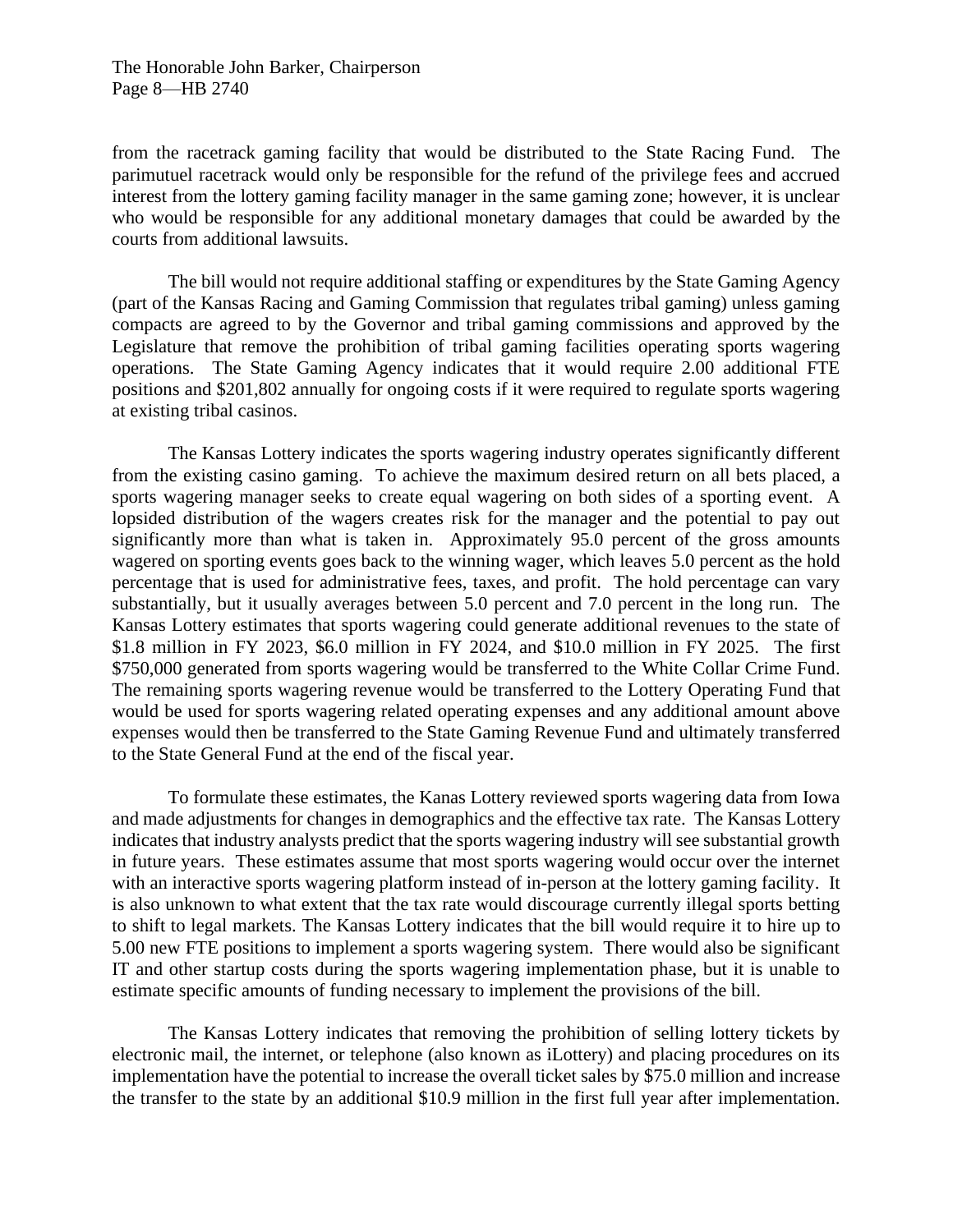With expected growth in the segment of the lottery industry, the bill has the potential to generate a total of \$76.0 million in additional transfers to the state over the course of the first five years. The Kansas Lottery indicates that all costs for equipment, systems development, regulation, and administration for iLottery would be paid from the additional revenues generated from iLottery sales. The Kansas Lottery indicates that the bill would require it to hire up to 6.00 new FTE positions to implement an iLottery system. There would also be significant IT and other startup costs during the iLottery implementation phase, but it is unable to estimate specific amounts of funding necessary to implement the provisions of the bill.

The Department for Aging and Disability Services (KDADS) indicates that allowing sports wagering activity would likely increase demand for services provided by its Problem Gambling Program. The Department indicates that the amount of additional spending would be dependent on how readily available sports wagering would be offered in the state. Research and prevalence studies can effectively guide the determination for funding, policy, and practice decisions regarding these needs. KDADS estimates an increase in expenditures of up \$1,350,000 in the first year of sports wagering to increase treatment capacity, support a statewide media campaign to promote problem gaming programs, and to conduct a prevalence study. The Department also has concerns that the funding mechanism that provides an additional \$20,000 to the Problem Gambling and Addictions Grant Fund would be insufficient to support additional demand for services in its Problem Gambling Program.

The Attorney General's Office indicates the bill would allow parimutuel wagering on historical horse race machines at locations in Sedgwick County other than the existing lottery gaming facility which could result in litigation to determine if allowing historical horse race machines violates provisions of the Kansas Expanded Lottery Act. If there are additional litigation costs as a result of the bill, the Office would likely hire outside counsel. However, the Office did not provide an estimate of any potential litigation costs or how long the estimated litigation costs would continue from enactment from the bill. The Office indicates that it would be required to review the legality of any proposed rules and regulations from the Kansas Lottery and the Kansas Racing and Gaming Commission related to sports wagering. The Office indicates the cost to review proposed rules and regulations would be negligible and could be absorbed within existing resources. The bill has the potential to increase funding to investigate and prosecute criminal offenses related to sports wagering or illegal gambling activity from the White Collar Crime Fund; however, a specific determination on how these additional funds would be expended has not been made.

The bill has the potential for increasing litigation in the courts because of the new crimes created by the bill. If it does, the Office of Judicial Administration indicates that there would be a fiscal effect on the operations of the court system. However, it is not possible to estimate the number of additional court cases that would arise or how complex and time-consuming the cases would be. The fiscal effect would most likely be negligible and could be accommodated within the existing budget resources. The Kansas Sentencing Commission indicates that the bill could have an effect on prison admissions and beds; however, the Commission did not provide a specific estimate.